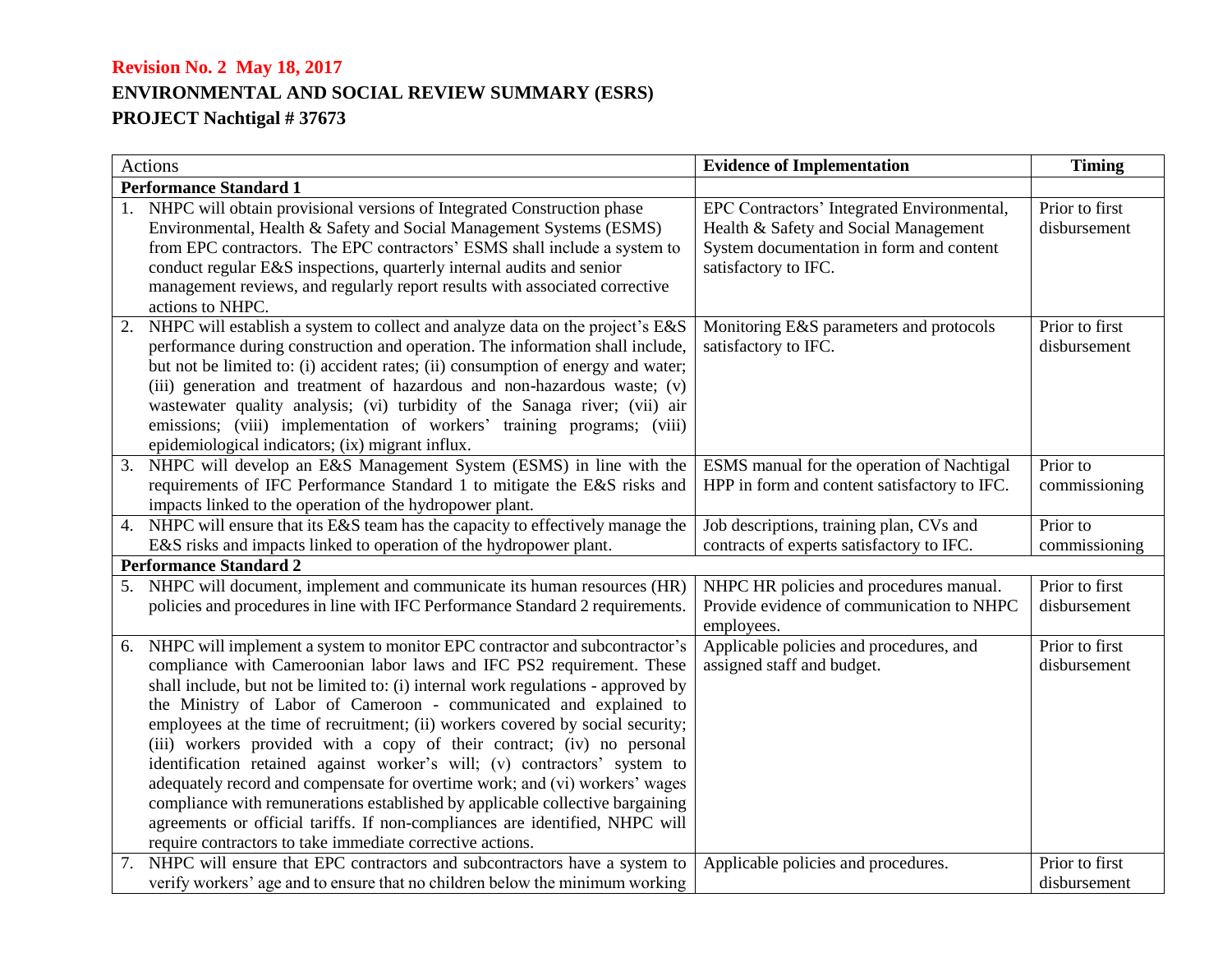|    | age (15 years) is engaged in any type of work and no children between 15 and                                        |                                                 |                  |
|----|---------------------------------------------------------------------------------------------------------------------|-------------------------------------------------|------------------|
|    | 18 years old is employed in hazardous work.<br>NHPC shall ensure that EPC contractors make all workers aware of the | Applicable policies and procedures, and         | Prior to first   |
|    | existence of a worker grievance mechanism, in accordance with IFC                                                   | assigned staff and budget, satisfactory to IFC. | disbursement     |
|    |                                                                                                                     |                                                 |                  |
|    | PS2, managed by the EPC contractors with NHPC input, and shall                                                      |                                                 |                  |
|    | facilitate access to it. EPC contractors shall regularly explain to workers the                                     |                                                 |                  |
|    | scope of the grievance mechanism (which type of complaints can be filed) and                                        |                                                 |                  |
|    | how the mechanism work.                                                                                             |                                                 | Prior to first   |
| 9. | NHPC shall implement a system to monitor workers' accommodations and                                                | Applicable policies and procedures, and         |                  |
|    | services provided by EPC contractors to ensure it complies with contractual                                         | assigned staff and budget.                      | disbursement     |
|    | clauses and workers are provided a safe and healthy living environment. If non-                                     |                                                 |                  |
|    | compliances are identified, NHPC shall require EPC contractors to take<br>immediate corrective actions.             |                                                 |                  |
|    | <b>Performance Standard 3</b>                                                                                       |                                                 |                  |
|    | 10. NHPC shall obtain a spoil management plan from the civil works EPC                                              | Spoil management plan satisfactory to IFC.      | Prior to first   |
|    | contractor before beginning of the construction phase detailing the areas where                                     |                                                 | disbursement for |
|    | the excavation material will temporarily stored and the measures to avoid                                           |                                                 | temporary spoil  |
|    | erosion and deposition of sediments in the Sanaga river. Measures specific to                                       |                                                 | storage and      |
|    | permanent storage of spoil will be provided before the end of the construction                                      |                                                 | management       |
|    | phase.                                                                                                              |                                                 | and before the   |
|    |                                                                                                                     |                                                 | end of the       |
|    |                                                                                                                     |                                                 | construction     |
|    |                                                                                                                     |                                                 | phase for        |
|    |                                                                                                                     |                                                 | permanent spoil  |
|    |                                                                                                                     |                                                 | storage          |
|    |                                                                                                                     |                                                 | management       |
|    | <b>Performance Standard 4</b>                                                                                       |                                                 |                  |
|    | 11. NHPC will ensure that EPC contractors' code of conduct and disciplinary                                         | Revised contractors' code of conduct and        | Prior to first   |
|    | procedures include the prohibition to engage in any type of sexual behavior                                         | disciplinary procedures.                        | disbursement     |
|    | with minors and any type of abuse or violence against women and girls.                                              |                                                 |                  |
|    | 12. NHPC shall acquire or contract the necessary expertise so that NHPC grievance                                   | Applicable policies and procedures, and         | Prior to first   |
|    | redress mechanism is able to handle complaints related to (i) misconduct of                                         | assigned staff and budget, satisfactory to IFC. | disbursement     |
|    | construction workers in host communities and (ii) potential abuses of                                               |                                                 |                  |
|    | private/public security forces, in particular complaints related to violence                                        |                                                 |                  |
|    | against women and girls. NHPC shall implement a communication campaign                                              |                                                 |                  |
|    | to explain what is the expected behavior of workers and private/public security                                     |                                                 |                  |
|    | forces in host communities, and how a member of the community can file a                                            |                                                 |                  |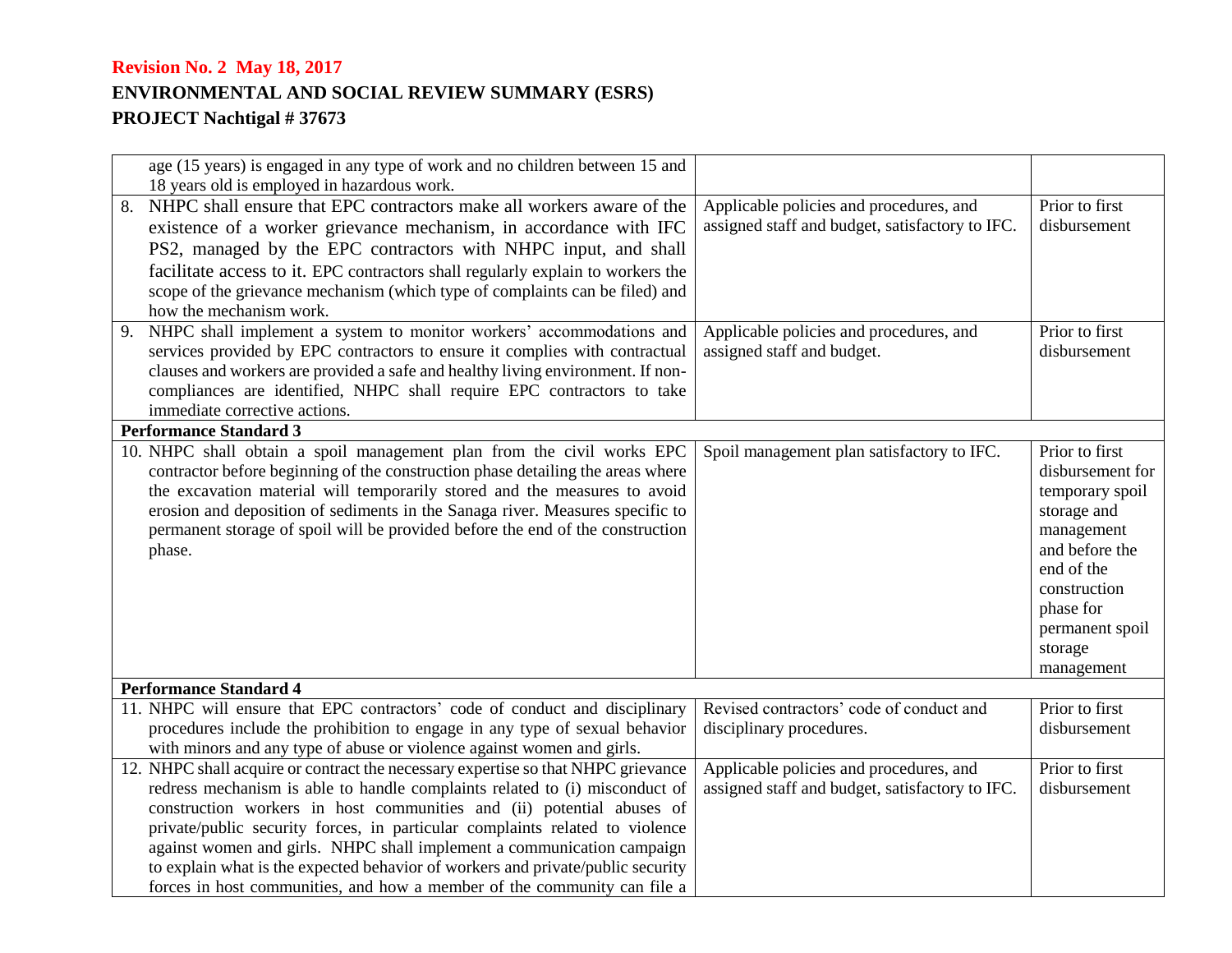| related complaint. The system shall communicate outcomes to complainants<br>and other relevant parties, keeping in mind confidentiality provisions and the |                                                                                           |                      |
|------------------------------------------------------------------------------------------------------------------------------------------------------------|-------------------------------------------------------------------------------------------|----------------------|
| need to protect victims.                                                                                                                                   |                                                                                           |                      |
| 13. NHPC shall include gender specific mitigation measures within NHPC                                                                                     | Revised Migratory Influx Management Plan.                                                 | Prior to first       |
| Migratory Influx Management Plan to ensure negative impacts on women due                                                                                   |                                                                                           | disbursement         |
| to the project are addressed.                                                                                                                              |                                                                                           | Prior to first       |
| 14. NHPC shall coordinate measures among all EPC contractors and<br>subcontractors to ensure all workers have access to free HIV/AIDS                      | Applicable policies, plans and procedures, and<br>assigned budget and staff both from EPC | disbursement         |
| consultation, screening, retroviral medication and means of protection to avoid                                                                            | contractors and NHPC.                                                                     |                      |
| the spread of the disease, and coordinate any awareness and communication                                                                                  |                                                                                           |                      |
| campaign among sex workers and the population in general.                                                                                                  |                                                                                           |                      |
| 15. NHPC shall require EPC contractors to implement transportation management                                                                              | EPC contractors' transportation management                                                | Prior to first       |
| plans. Plans shall include: (i) speed limits; (ii) adoption of limits for trip                                                                             | plan satisfactory to IFC.                                                                 | disbursement         |
| duration to avoid overtiredness; (iii) avoidance of dangerous routes and times                                                                             |                                                                                           |                      |
| of the day to reduce the risk of accidents; (iv) requirements for vehicular                                                                                |                                                                                           |                      |
| maintenance; (v) requirements for drivers' licensing and training; (vi) alcohol                                                                            |                                                                                           |                      |
| tests and awareness campaigns to emphasize safety aspects among drivers; and                                                                               |                                                                                           |                      |
| where feasible (vii) the use of speed control devices (governors) and remote                                                                               |                                                                                           |                      |
| monitoring of driver action. These measures shall apply to all in-house and                                                                                |                                                                                           |                      |
| contracted transportation.<br>16. NHPC shall require the civil works EPC contractor to implement a blasting risk                                           | Civil works EPC contractor's blast                                                        | Prior to first       |
| management plan, which shall include a communication strategy with Affected                                                                                | management plan satisfactory to IFC.                                                      | disbursement         |
| Communities to inform and manage perceptions of the risks of blasting                                                                                      |                                                                                           |                      |
| activities. The plan shall include pre-blast and after-claim property condition                                                                            |                                                                                           |                      |
| surveys to prevent unfounded claims of damage caused by vibration and air                                                                                  |                                                                                           |                      |
| overpressure. Property condition surveys shall include also properties along                                                                               |                                                                                           |                      |
| construction access roads in the hydroelectric facility DUP area to prevent                                                                                |                                                                                           |                      |
| unfounded claims of damaged due to vibrations caused by heavy trucks.                                                                                      |                                                                                           |                      |
| 17. NHPC shall commission a dam break analysis to (i) identify with certainty                                                                              | Dam break analysis.                                                                       | Six months           |
| downstream infrastructure and people at risk; and (ii) identify appropriate                                                                                |                                                                                           | before               |
| warning systems and other measures to address flood events, rapid water level                                                                              |                                                                                           | commissioning        |
| rises in case of peaking power production and potential dam failures.                                                                                      |                                                                                           |                      |
| 18. NHPC shall develop and implement a dam safety emergency plan. The plan<br>shall include a warning and alarm system to notify downstream communities    | Dam safety emergency (preparedness and<br>evacuation) plan including responsible staff    | Two months<br>before |
| when (a) regular operational downstream flows are expected to abruptly                                                                                     | and budget.                                                                               | commissioning        |
| increase, and (b) in case of emergency releases. This system must assure that                                                                              | Evidence that the alarm system has been                                                   |                      |
| downstream communities understand (i) the different risk situations, (ii) what                                                                             | implemented and is operational, and                                                       |                      |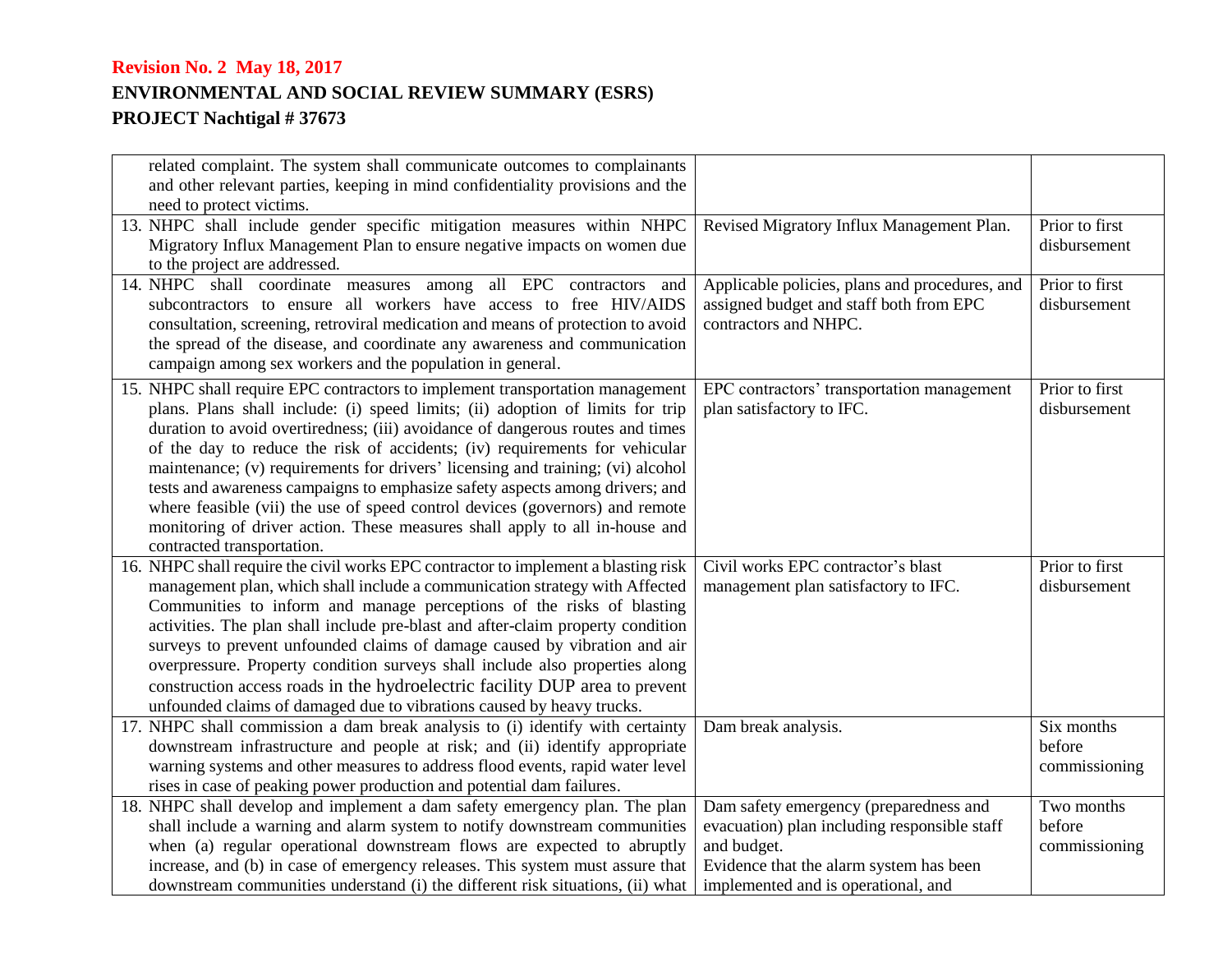| actions to take and what behaviors to avoid, and (iii) who to contact in case of                                                                                                                                                                                                                                                                                                                                                                                     | downstream communities have been                                                                                                                                           |                                                                                         |
|----------------------------------------------------------------------------------------------------------------------------------------------------------------------------------------------------------------------------------------------------------------------------------------------------------------------------------------------------------------------------------------------------------------------------------------------------------------------|----------------------------------------------------------------------------------------------------------------------------------------------------------------------------|-----------------------------------------------------------------------------------------|
| doubts or emergencies.                                                                                                                                                                                                                                                                                                                                                                                                                                               | appropriately trained.                                                                                                                                                     |                                                                                         |
| 19. NHPC shall develop and implement a dam safety surveillance program.                                                                                                                                                                                                                                                                                                                                                                                              | Dam safety surveillance program including<br>responsible staff and budget.                                                                                                 | Two months<br>before<br>commissioning                                                   |
| 20. NHPC shall complete a security risk assessment to identify the likely security<br>threats during construction and operation that would require a response by<br>security personnel, and the potential impact that such response might have on<br>community members. Based on the outcomes of the security risk assessment,<br>NHPC shall develop a security management plan.                                                                                     | Security risk assessment and management<br>plan in form and content satisfactory to IFC.                                                                                   | Two months<br>before start of<br>construction                                           |
| 21. NHPC shall ensure that companies retained for the provision of security<br>services during construction and operations have a system to ensure effective<br>oversight and accountability of security personnel with respect to key PS 4<br>requirements (e.g., vetting, training in the use of force and appropriate conduct,<br>procedures in the event of any incident or alleged violation)                                                                   | Provisions to be included in contracts with<br>private security forces, and procedures to<br>control the implementation of contractual<br>provisions, satisfactory to IFC. | Two months<br>prior to start<br>construction                                            |
| 22. NHPC shall retain a security officer to engage with the GoC to ensure public<br>security arrangements do not pose a threat to the safety of workers and Affected<br>Communities. The deployment, conduct, training, and incident follow-up of<br>public security personnel shall be discussed with the army in depth and shall be<br>ideally documented via a Memorandum of Understanding or similar, to ensure<br>these are aligned with key PS 4 requirements. | Job description amd CV of security officer.<br>Memorandum of Understanding or<br>documentation of engagement with GoC.                                                     | Two months<br>prior to start<br>construction                                            |
| <b>Performance Standard 5</b>                                                                                                                                                                                                                                                                                                                                                                                                                                        |                                                                                                                                                                            |                                                                                         |
| 23. NHPC shall document and report to IFC the consultation process on the<br>compensation matrix for sand miners and final agreements with PAP.                                                                                                                                                                                                                                                                                                                      | Documentation recording consultation process<br>and agreements reached.                                                                                                    | Two months<br>prior to start<br>construction                                            |
| 24. NHPC shall commission a Resettlement and Livelihood Restoration<br>Completion Audit for all physically and economically displaced PAP<br>demonstrating compliance with IFC PS5 or, if necessary, identifying any<br>remaining gaps and corresponding corrective actions with budget and timeline<br>for implementation.                                                                                                                                          | <b>Resettlement and Livelihood Restoration</b><br>Completion Audit in form and content<br>satisfactory to IFC.                                                             | Three years after<br>commissioning                                                      |
| <b>Performance Standard 6</b>                                                                                                                                                                                                                                                                                                                                                                                                                                        |                                                                                                                                                                            |                                                                                         |
| 25. NHPC shall share results of the experimental electrofishing, details of catch-<br>and-release program, and assess program effectiveness and efficiency to<br>achieve long-term genetic mixing of fish stocks upstream and downstream of<br>the proposed dam.                                                                                                                                                                                                     | Report of results, details of program and<br>evaluation of program to IFC satisfaction.                                                                                    | As soon as<br>results are<br>available<br>(experiment is<br>planned end of<br>May 2017) |